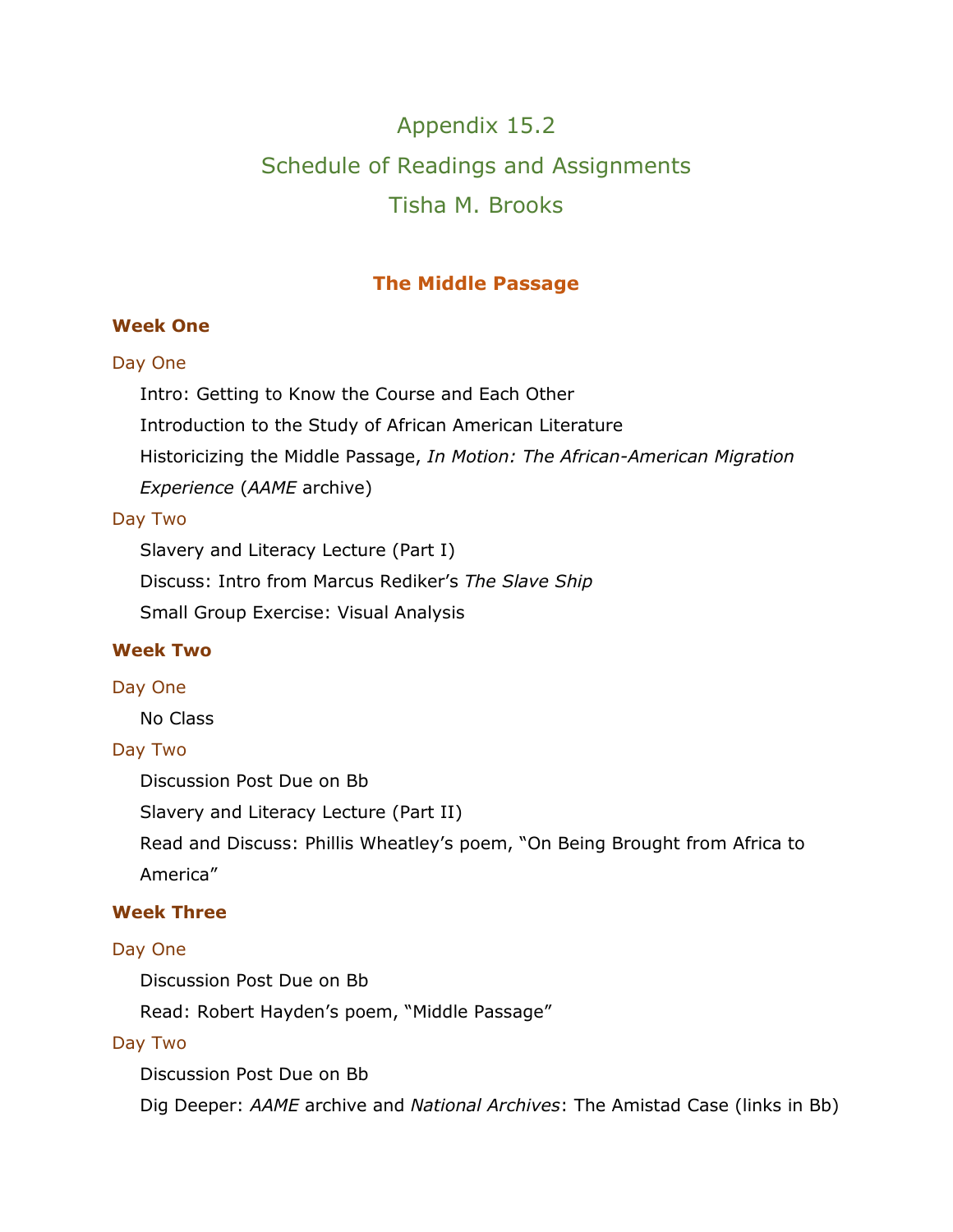Discuss: Olaudah Equiano, The Interesting Narrative of the Life of Olaudah Equiano (excerpts) Poetry Analysis Due on Bb

# **Narratives of Slavery and Freedom**

#### **Week Four**

#### Day One

Discussion Post Due on Bb

Discuss: Frederick Douglass, *Narrative of the Life of Frederick Douglass*

(*DocSouth*), brief excerpt from Saidiya Hartman's *Lose Your Mother* (in class)

View: "Punishment" online (*AAME* archive)

# Day Two

Discuss: Douglass, *Narrative* (*DocSouth*)

Making Connections: Visual and Literary Representations of Slavery (archival artifacts from *AAME, DocSouth, and PBS: Africans in America*)

# **Mapping Black Subjectivity**

# **Week Five**

# Day One

Discussion Post Due on Bb

Lecture on Double Consciousness

Small Group Activity: Applying W. E. B. Du Bois's theory of double

consciousness

Discuss: Paul Lawrence Dunbar, "We Wear the Mask"

Discuss: Richard Wright, "The Ethics of Living Jim Crow"

# Day Two

Zora Neale Hurston, "How It Feels to Be Colored Me" and "Sweat"

# **Week Six**

# Day One

Discussion Post Due on Bb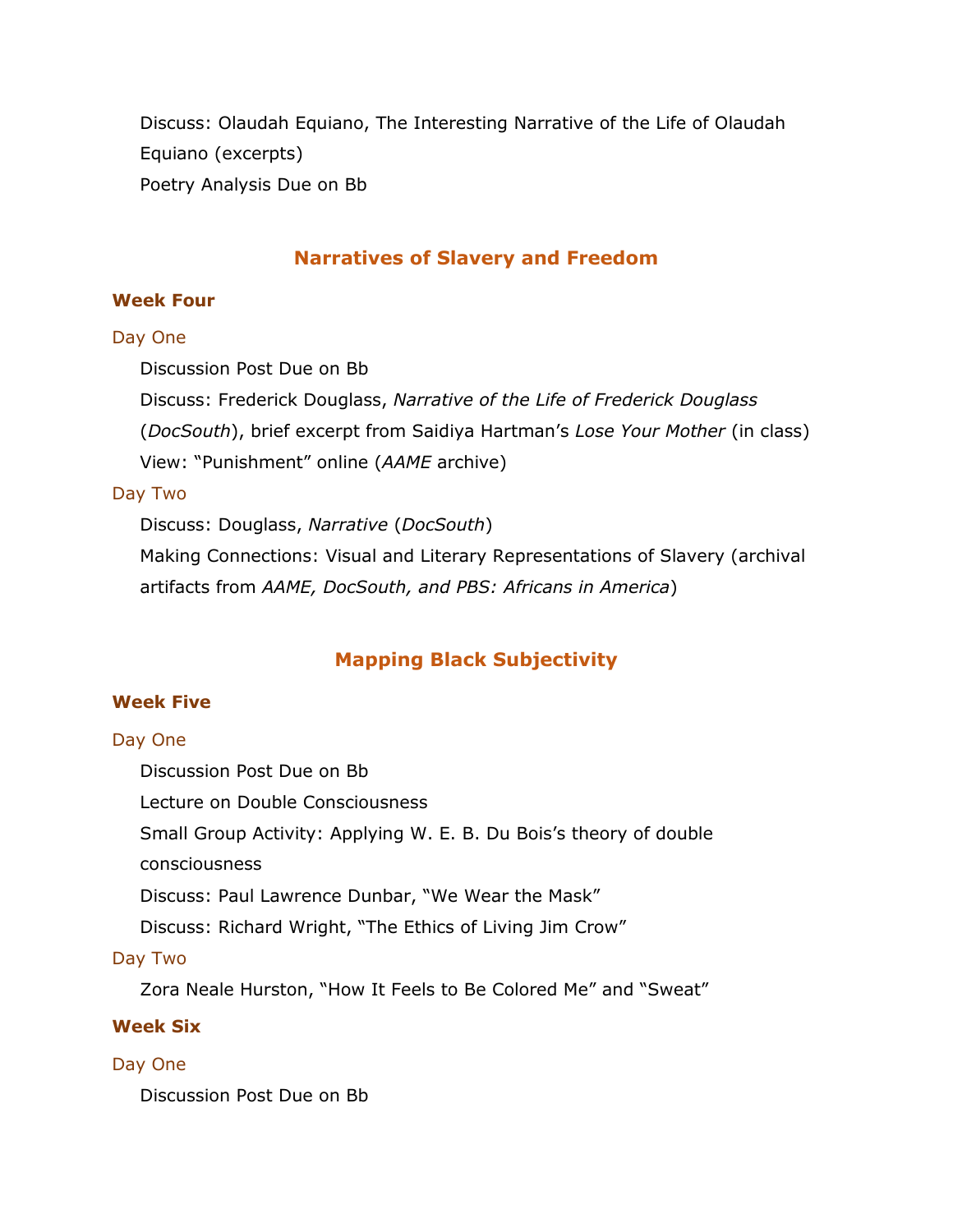Lecture on Black Vernacular

Discuss: Langston Hughes, "On the Road" and "Big Meeting" (Bb)

### Day Two

Discussion Post Due on Bb Listen: *NPR*: "The Strange Story of the Man behind 'Strange Fruit'" and "Evolution of a Song: 'Strange Fruit'" Read/Listen: Abel Meeropol, "Strange Fruit" Discuss: Ida B. Well's *Red Record* View (in class): Without Sanctuary: Lynching Photography in America

# **Voices of Protest and Progress**

# **Week Seven**

# Day One

Discussion Post Due on Bb

Discuss: James Weldon Johnson, *Autobiography of an Ex-Colored Man*, chapters

1–3, 10–11

#### Day Two

Discussion Post Due on Bb Discuss: Booker T. Washington, *Up from Slavery* Listen: Audio of Atlanta Exposition Address

# **Week Eight**

# Day One

Discussion Post Due on Bb

Discuss: W. E. B. Du Bois, *Souls of Black Folk,* chapters 1, 3, and 4

# Day Two

Debate: Washington and Du Bois Midterm Review Midterm (online) Due on Bb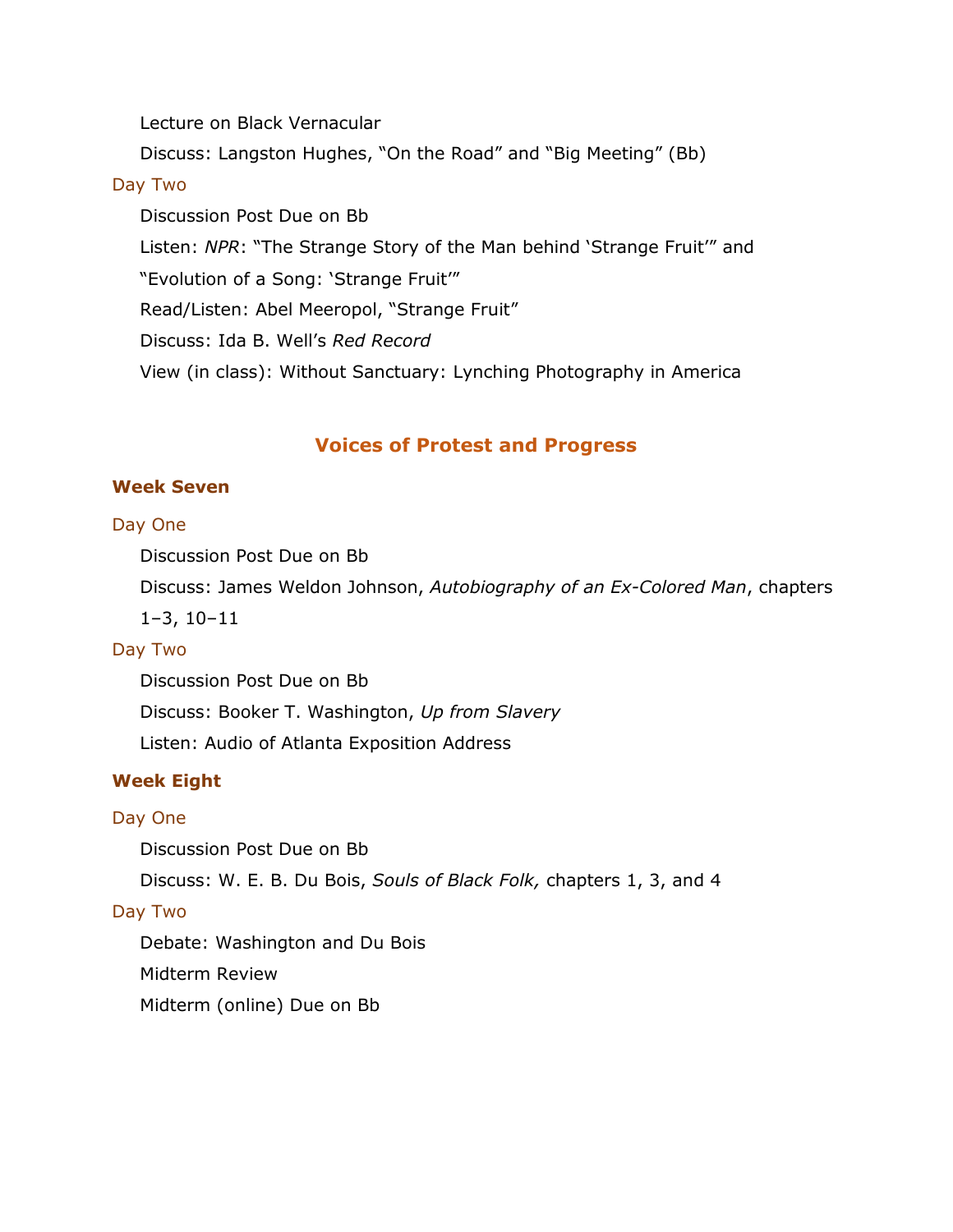#### **Week Nine**

#### Day One

Discussion Post Due on Bb

Discuss: Lorraine Hansberry, *A Raisin in the Sun*

#### Day Two

Discuss: Lorraine Hansberry, *A Raisin in the Sun*

### **The Art of Memory**

#### **Week Ten**

#### Day One

Discussion Post Due on Bb

Lecture on the Black Aesthetic

Discuss: Hoyt Fuller, "Towards a Black Aesthetic"

Maulana Karenga, "Black Art: Mute Matter Given Force and Function"

Small Group Exercise: Black Arts Poetry (*Poetry Foundation* archive)

#### Day Two

Discussion Post Due on Bb Discuss: Toni Morrison, "Rootedness: The Ancestor as Foundation" Alice Walker, "In Search of Our Mothers' Gardens"

# **Week Eleven**

#### Day One

Anthology Perusal Workshop (co-led with humanities librarian)

# Day Two

Review Sample Student Anthologies

Anthology Proposal/Contract Workshop

### **Week Twelve**

#### Day One

Discussion Post Due on Bb

Discuss: Octavia Butler, *Kindred* ("Prologue," "The River," "The Fire")